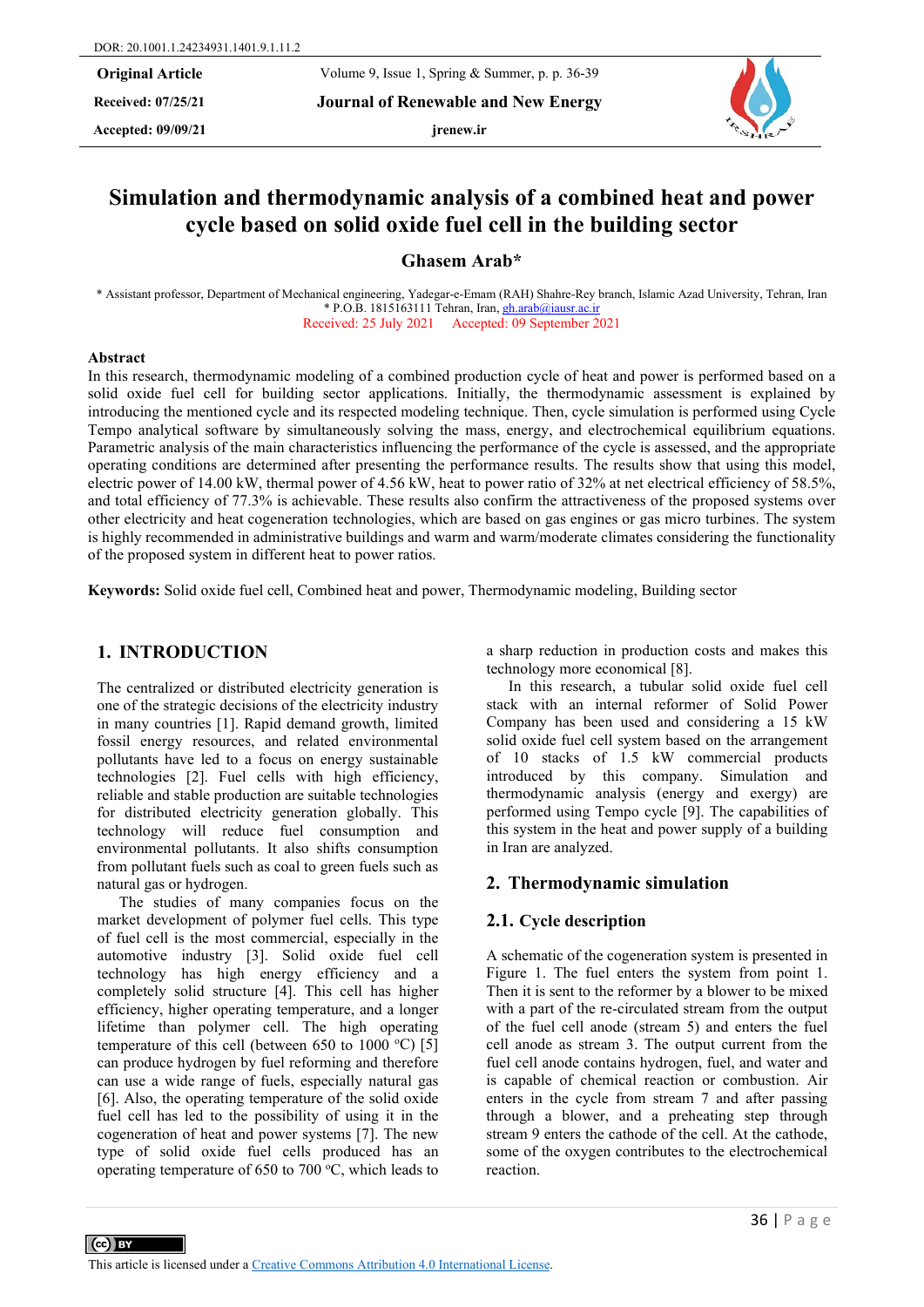The dilute anode and cathode streams are burned in the combustion chamber, and the hot gases provide the energy required for the air pre-heater and hot water boiler. The exhaust gases are sent out of the engine room through the chimney.



**Figure 1.** Schematic of cogeneration heat and power system based on solid oxide fuel cell for building applications

# **2.2. Simulation**

In a solid oxide fuel cell, the chemical energy of the fuel is converted directly into electrical energy. A steady-state thermodynamic model has been developed to simulate the system, and the mass, energy, and electrochemical relations have been solved simultaneously. In the reformer and the fuel cell with the internal reformer, the two reactions of fuel reforming and water-gas shifting are performed simultaneously, and the required hydrogen of the fuel cell is supplied. The heat required for these reactions is provided by the fuel cell. The reaction rate is based on the equilibrium constant. The electrochemical reaction is performed in the fuel cell according to Equation (1), and direct current electricity is generated, which can be converted to alternating current electricity by an inverter. The fuel cell voltage is obtained using Equation  $(2)$ , where  $E_{re}$  is the reversible voltage of the fuel cell and is obtained according to the Nernst equation [10]. The system's electrical efficiency is calculated based on the ratio of electrical power generated by the fuel cell to the energy of the input fuel. The system's overall efficiency is calculated according to Equation (3), and heat to power ratio (Equation 4) in cogeneration cycles indicates the ability to use these systems in different climates or a guide to selecting the size of the facility in different climates. The exergy destruction in the equipments and the exergetic efficiency are also obtained using equations (5) and (6).

$$
H_2 + \frac{1}{2}O_2 \to H_2O \tag{1}
$$

$$
V_{cell} = E_{re} - R_{cell} * I \tag{2}
$$

$$
\eta_{total} = \frac{\dot{W}_{ele} + \dot{Q}}{\dot{E}_{fuel,in}} \tag{3}
$$

$$
HPR = \frac{\dot{Q}}{\dot{W}_{ele}}\tag{4}
$$

$$
\vec{E}x_D = \sum_j \dot{Q}_j \left( 1 - \frac{T_0}{T_j} \right) - \dot{W} + \sum_i (\vec{E}x_i)_{in} - \sum (\vec{E}x_i)_{out} \tag{5}
$$

$$
EPC_{cycle} = \left(1 - \frac{\dot{E}_{X_{D,total}}}{\dot{E}_{X_{fuel,in}}}\right) * 100 \tag{6}
$$

# **3. Results and discussion**

#### **3.1. Simulation results**

The most important performance characteristics of the cycle are presented in Table 1, and the results show 58.5% electrical efficiency and 77.3% overall efficiency at the design point. Due to the high electrical efficiency of this system, the advantages of this system for electricity generation are quite clear. The system's overall efficiency reaches more than 77% with heat production, which shows many advantages in the simultaneous production of heat and electricity power. Considering the higher proportion of electrical power and mentioning that the leading refrigeration equipment and facilities in Iran are consumers of electricity, so it can be recommended to use this system for warm and warm/moderate climates of the country and combine it with the current building air conditioning system. Due to the climatic conditions of Iran, many parts of the country can use this system. It is necessary to use an auxiliary system to provide heat shortage to use this system in cold regions.

| <b>Table 1.</b> Cycle operational results (design condition) |                          |  |
|--------------------------------------------------------------|--------------------------|--|
| Parameter                                                    | <b>Simulation result</b> |  |
| Cell voltage $(V)$                                           | 0.8                      |  |
| DC electric power (kW)                                       | 15.03                    |  |
| Net AC electric power (kW)                                   | 14.00                    |  |
| Thermal power (kW)                                           | 4.52                     |  |
| Electrical efficiency (%)                                    | 58.5                     |  |
| Total efficiency (%)                                         | 77.3                     |  |
| Anode recirculation fraction $(\%)$                          | 65.50                    |  |
| Heat to Power ratio (HPR) $(\%)$                             | 32.29                    |  |
| Annual electricity production (kWh)                          | 93820                    |  |
| Specific $CO2$ production $(gr.kWh-1)$                       | 346.1                    |  |

The generated electricity is assumed to be a capacity factor of 85% and a function factor of 90%. This comparison shows the priority of this system in generating electric power compared to other commercial technologies in areas that need a lower heat to power ratio. Gas engine systems or micro turbines have a high potential for heat supply due to lower electrical efficiency and compensate poor electrical efficiency with heat supply. The emission production rate of this power plant is  $346.1$  g.kWh<sup>-1</sup> that in comparing with the emission rate of coal-fired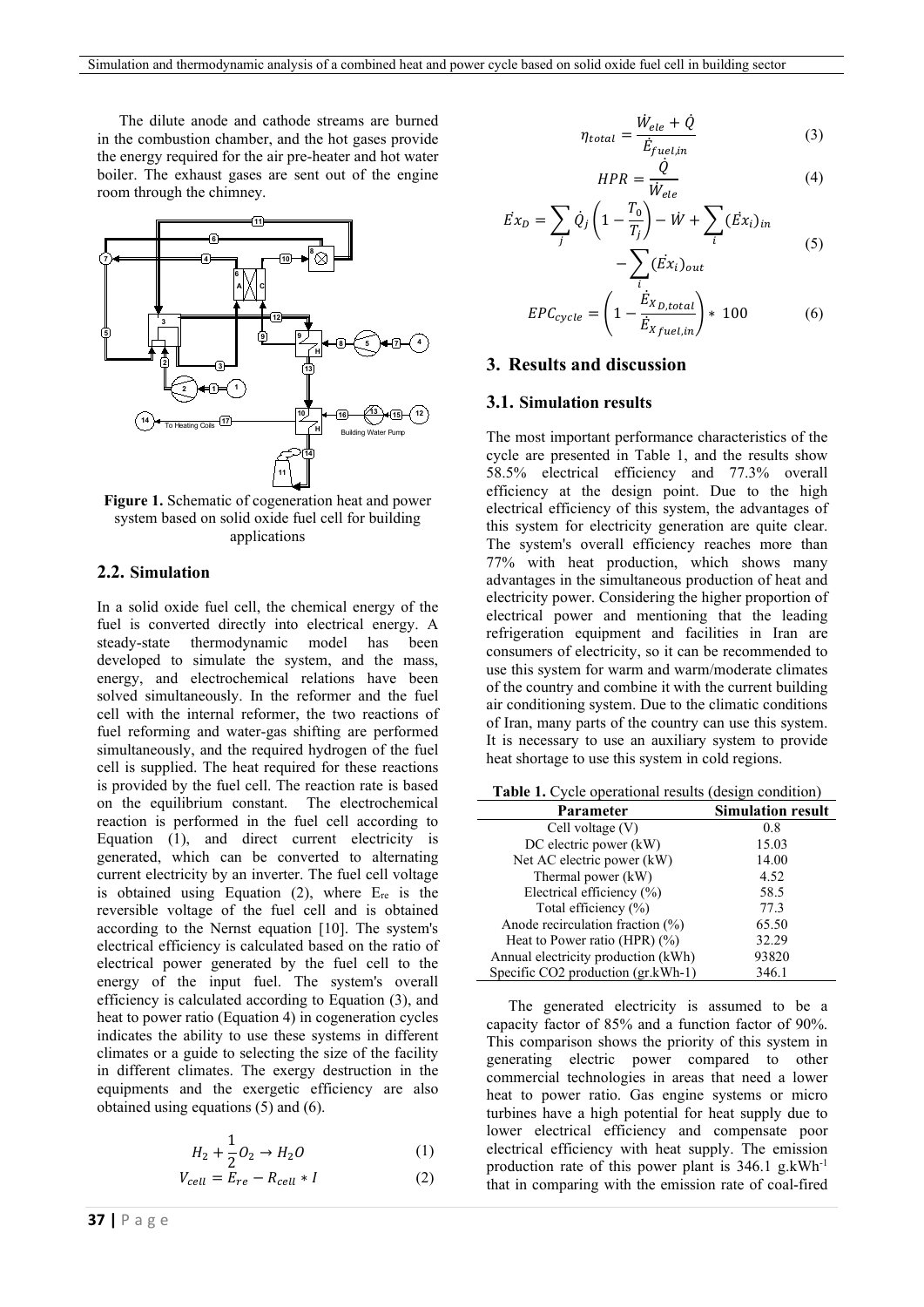power plants  $(915 \text{ g.kWh}^{-1})$ , natural gas power plants  $(549 \text{ g.kWh}^{-1})$ , and combined cycle power plants  $(436 \text{ g.kWh}^{-1})$ g.kWh<sup>-1</sup>) [11] shows 62%, 37%, and 21% emission reduction respectively. These results show the high capability of this system in complying with environmental requirements and laws.

The results of exergy analysis are reported in Table 2. The fuel cell has the most exergy losses due to electrochemical reactions, followed by the heat exchanger (due to temperature difference and heat transfer irreversibility) and the combustion chamber. The cycle exergetic efficiency is 56.5%, which is less than the cycle energy efficiency but still shows high efficiency.

**Table 2.** Exergy analysis results

| Parameter                      | Value (kWh) Share (%) |      |
|--------------------------------|-----------------------|------|
| SOFC exergy loss               | 16.77                 | 72.7 |
| Heat exchanger exergy loss     | 2.45                  | 10.6 |
| Combustion chamber exergy loss | 1.73                  | 7.5  |
| Reformer exergy loss           | 1.39                  | 6.0  |
| Stack stream exergy loss       | 0.72                  | 3.1  |
| Exergetic cycle efficiency (%) | 56.5                  |      |

#### **3.2. Parametric study**

Operating conditions are different from design conditions. Therefore, the following parametric analysis has been considered to find suitable operating points. The input energy, cycle net power, thermal power, and heat to power ratio trends are presented based on fuel utilization factor and current density variation in figures 2 and 3.



**Figure 2.** The cycle characteristic trends based on fuel utilization factor variation



**Figure 3.** The cycle characteristic trends based on current density variation

The parametric analysis shows the adaptation of this system for electricity and heat demand in climates with heat to power ratio of 6 to 61%. Due to their higher electrical and lower thermal requirements, these climates will be warm, warm/moderate climates.

## **4. Conclusion**

Thermodynamic simulation of cogeneration heat and power cycle based on solid oxide fuel cell shows that this system has a high capability to supply heat and electrical power to the building. With a net output power of 14.00 kW, this cycle can generate 93820 kWh of electricity per year. At a thermal power to electrical power ratio of 32%, this cycle can deliver 2.073 liters of hot water from  $25^\circ$  C to  $70^\circ$  C daily. The amount of hot water produced in the heat to power ratio equal 61%, reaches 6000 liters per day. Achieving electrical efficiency of 58.5% and overall efficiency of 77.3%, along with environmental benefits and the ability to use natural gas as fuel, are the main advantages of this system compared to other cogeneration systems. Due to the different geographical climates of Iran, the changes in buildings electrical and thermal energy demand can be adjusted with the cycle, and using this system in warm, warm/ moderate climates is recommended.

#### **5. References**

- [1] S. Howell, Y. Rezgui, J. L. Hippolyte, B. Jayan, H. Li, Towards the next generation of smart grids: Semantic and holonic multi-agent management of distributed energy resources, *Renewable and Sustainable Energy Reviews*, Vol. 77, pp. 193-214, 2017.
- [2] Statistical Review of World Energy, *BP*, 69th edition, [www.bp.com,](http://www.bp.com/) 2020.
- [3] Fuel Cell Industry Review, *E4tech*, 2019.
- [4] X. Zhang, Y. Jin, D. Li, Y. Xiong, A review on recent advances in micro-tubular solid oxide fuel cells, *Journal of Power Sources*, Vol. 506, 2021.
- [5] S. J. McPhail, S. Pylypko, S. Nadorov, D. Opalnikov, A. Lattimer, S. Bond, A new all-European technology for clean, efficient power, *Layman's Report*, 2017.